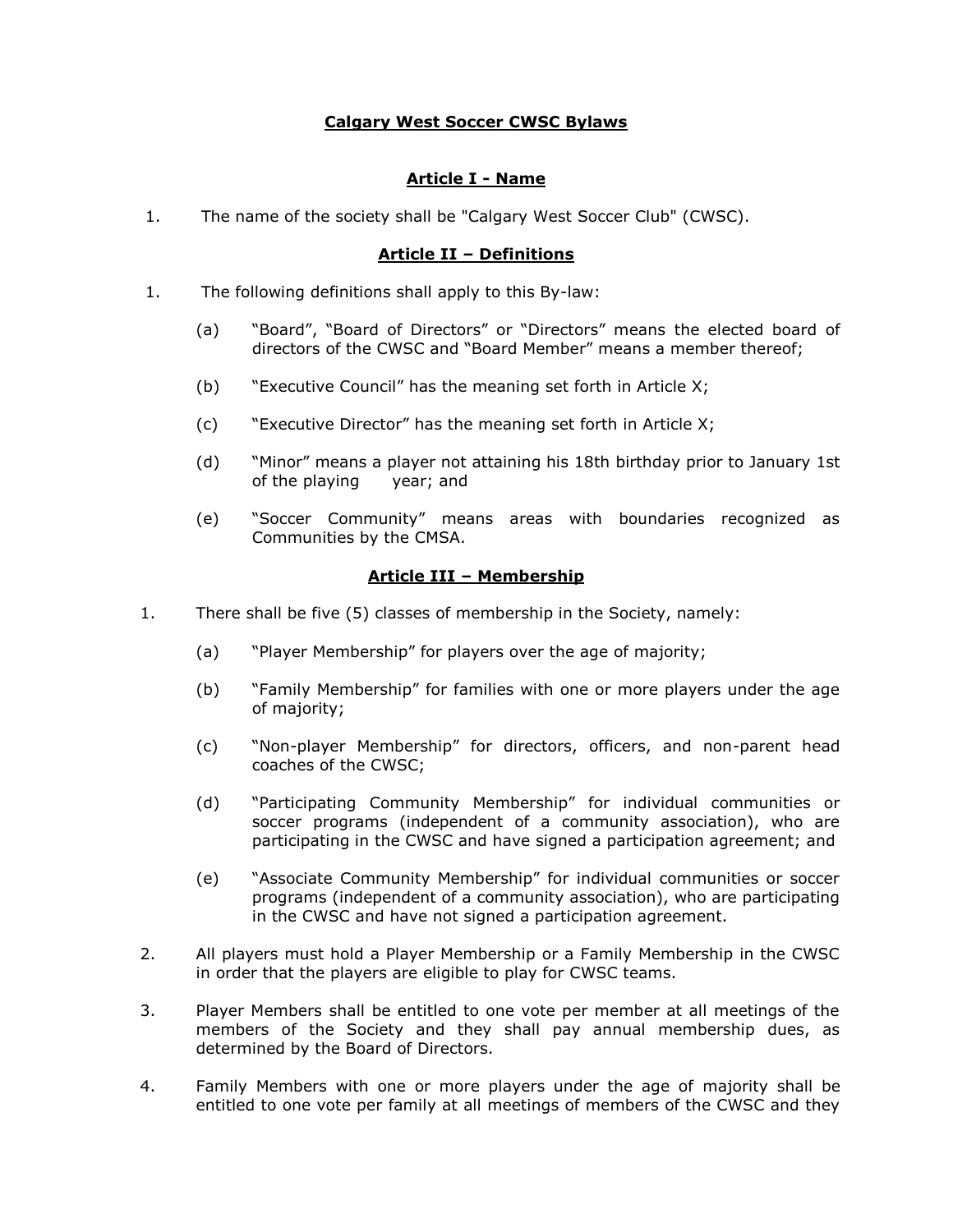shall pay annual membership dues, as determined by the Board of Directors. The family must appoint one of its members to vote on the family's behalf. That appointed voting member must be over the age of majority.

- 5. Non-player Members shall be entitled to one vote per member at all meetings of the members of the CWSC and they shall pay annual membership dues, as determined by the Board of Directors.
- 6. Participating Community Members shall be entitled to one vote per Participating Community at all meetings of members of the CWSC and they shall pay annual administrative and technical service fees, as determined by the Board of Directors. The Participating Community must appoint one of its members to vote on the Participating Community's behalf. The appointed voting member must be over the age of majority.
- 7. Associate Community Members shall not be entitled to vote at any meetings of members of the CWSC and they shall pay annual administrative and technical service fees, as determined by the Board of Directors. The Associate Community must appoint one of its members over the age of majority, to be the contact person with the CWSC.
- 8. A member shall be in good standing when:
	- (a) the current annual membership dues or service fees, in any, are paid; and
	- (b) in the case of a Player, Family or Non-player Member, has had a valid community membership with one of the Participating or Associate Communities during one of the two immediately preceding soccer seasons.
- 9. Upon the failure of any member to pay the annual membership dues, any subscription, or indebtedness to the CWSC, the Directors may cause the name of such member to be removed from the Register of Members, but such member may be re-admitted to membership by the Directors upon such evidence, as the Directors may consider satisfactory.
- 10. Members may withdraw their membership from the CWSC and have their names removed from the Register of Members by submitting written notice to the Secretary of the CWSC of their intent.

### **Article IV - Conduct**

- 1. Members have an obligation not only to abide by the By-law and Policies of the CWSC but also to act in a manner that evidences their commitment to the principles and intent of the By-Law and Policies.
- 2. Private interests shall not provide the potential for or the appearance of an opportunity for benefit, wrongdoing, or unethical conduct. It is important to emphasize that conflict of interest relates to the potential for wrongdoing as well as to actual or intended wrongdoing.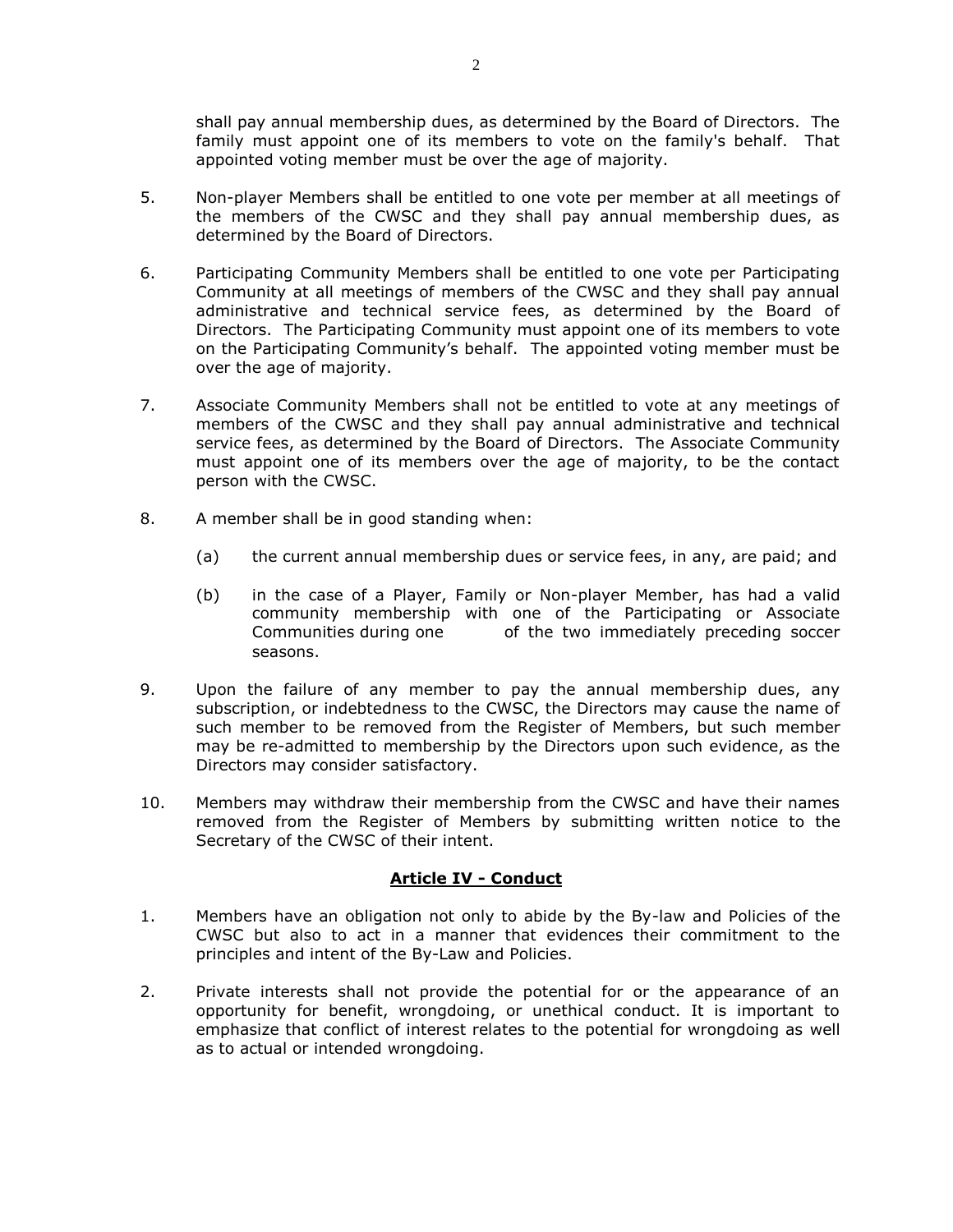- 3. Information or data entrusted to members for use in their capacity or position shall not be disclosed or disseminated in a manner that may cause embarrassment to the CWSC, or that betrays a trust or confidence.
- 4. Members shall at all times exhibit deportment that maintains the reputation of the CWSC, and shall at no time harm or hinder the CWSC or its ability to represent the sport.
- 5. No member shall harass another member, employee or contractor of the club, by actions that include, but are not limited to, unwelcome remarks, invitations, requests, gestures, physical or verbal contact that, whether indirect or explicit, has the purpose or effect of humiliating, interfering with or creating an intimidating situation for that other member, employee or contractor of the Club. Harassment will be considered any such inappropriate behaviors, be it ethnic, religious, personal or sexual in nature.
- 6. The interactions or involvement of members, employees or contractors, under the jurisdiction of the CWSC shall not result in threats, intimidation, or inflicted physical or emotional distress between such members, whether implied or specific.
- 7. Members may be fined, suspended, and/or expelled from membership in the CWSC for misconduct or for actions detrimental to the CWSC or for violation of any part of this Article VI by a two-thirds (2/3) majority vote of the members at a meeting, whether Board, general, or specific, after an investigation has been made at which the member concerned has been given a proper hearing with a full opportunity to explain his/her action. When such a hearing is being initiated, notice of such hearing shall be given to all concerned in writing, not less than seven (7) days before such hearings. The hearing may be held by the Board of Directors, a sub-committee of the Board or by a special committee struck by the Board to conduct such a hearing. If the concerned member does not attend the hearing after being duly notified by the CWSC, its Board of Directors, shall make a decision in his/her absence.

### **Article V - Appeals**

- 1. Appeals from decisions by the Executive Director of the CWSC may be directed, in writing, to the Board of Directors and may be heard by the Board of Directors or a subcommittee thereof.
- 2. Appeals from a decision of the Board of Directors may be brought to the attention of the Chair of the Board of Directors, in writing, and heard by an independent advisor with appropriate qualifications for the specific circumstances or may be decided by arbitration in accordance with the Arbitration Act of Alberta.
- 3. The Board of Directors shall decide in what manner and by whom such appeal shall be heard and will determine the time and place of the meeting, providing at least 5 days notice to the appellant.
- 6. Any appeals must be lodged in writing within 72 hours from a decision rendered.
- 7. No person may participate as a member of an appeal hearing body in respect of any matter if such person has a conflict of interest.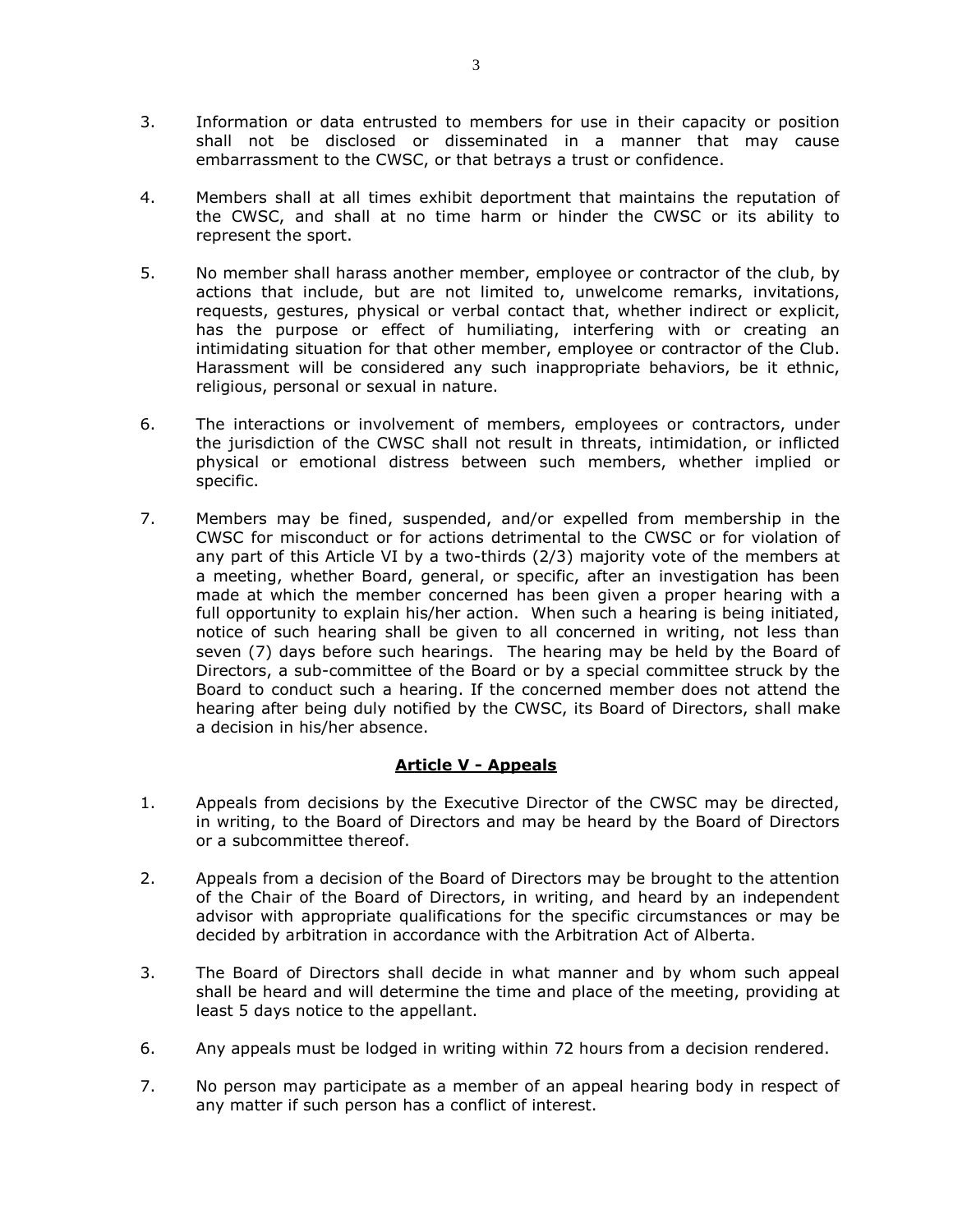- 8. Anyone directly affected by any matter in an appeal shall have the right to be present and be heard at the hearing involving such appeal.
- 9. A decision on any appeal shall be made within 7 days of the receipt of such appeal.

### **Article VI – Meetings**

- 1. The Annual General Meeting (AGM) shall be held at such date, time and place as determined by the Board of Directors, provided that the AGM will be held no later than the end of February of each fiscal year. Notice of the AGM shall be sent to all Members not less than twenty-one (21) days before the meeting. This notice may be communicated by mail, telephone, e-mail or fax. The order of business at all AGMs of the CWSC shall include (but is not limited to):
	- (a) Call to Order and Establishment of Quorum;
	- (b) Minutes of the last AGM;
	- (c) Business arising from the Minutes;
	- (d) Chair Report;
	- (e) Treasurer's Report;
	- (f) Standing Committee Reports;
	- (g) New Business;
	- (h) Amendments to the By-Laws (if any);
	- (i) Elections;
	- (j) Adjournment
- 2. Any interested persons may be invited by the Board of Directors to attend as observers at the AGM of the CWSC and shall be identified as such.
- 3. The Secretary, upon instructions from the Chair, or upon receipt of a written request by two (2) Directors of the CWSC Board, shall call a Special General Meeting (SGM). At a SGM only business stated on the agenda shall be open for debate. Not less than Twenty-One (21) days notice shall be given of such meeting. This notice may be communicated by mail, telephone, e-mail or fax.
- 4. Board of Directors meetings of the CWSC shall be held as determined by majority of the Board at a previous regular meeting or may be called by the Secretary upon instructions from the Chair or, in his or her absence, the Vice-Chair.
- 5. Rules and all points of order not covered under the By-Laws of the CWSC, shall be governed by Roberts' Rules of Order- latest edition.

### **Article VII-Quorum**

- 1. At the AGM or at a SGM of the CWSC a minimum representation of 20 members shall constitute a quorum.
- 2. At properly convened Board of Directors meetings of the CWSC a minimum of 51% of the Board of Directors, one of whom must be the Chair or Vice Chair, shall constitute a quorum.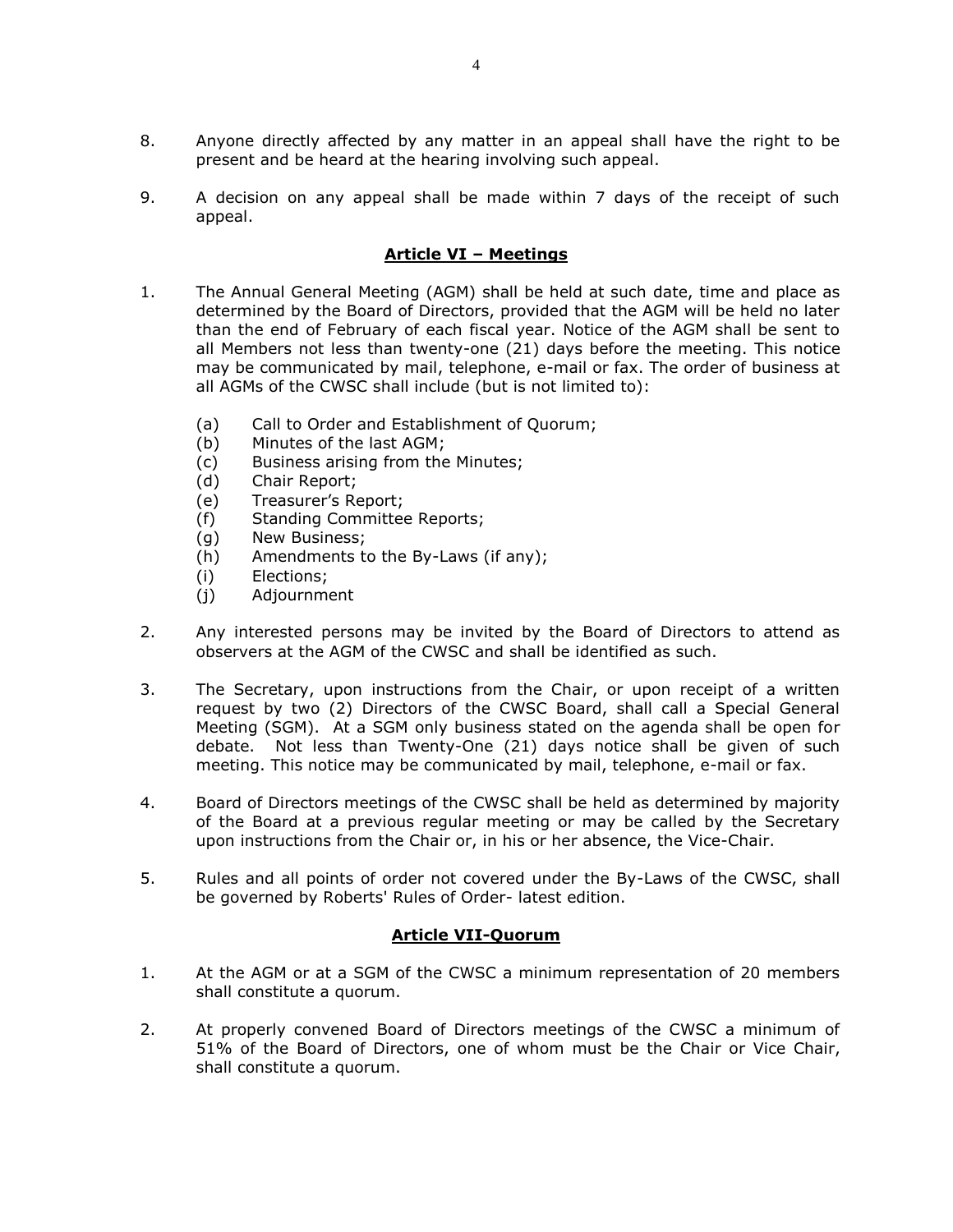- 3. If, within 45 minutes from the time appointed, a quorum is not present, the Annual or Special Meeting shall stand adjourned to take place within 2 weeks at a time and location to be determined.. If at such adjournment meeting a quorum is not present, the members present shall constitute a quorum.
- 4. The Chair shall call a further meeting to which proper notice is given and, if a quorum is in attendance, the meeting shall be conducted.

## **Article VIII – Voting**

- 1. At the AGM, or any SGM of the CWSC each member over the age of majority and in good standing of the CWSC shall be entitled to one vote. In the case of Family Members and Participating Community Members only one member of each family/community over the age of majority is entitled to vote on the family's/community's behalf. That appointed voting member is then the only member of that family/community entitled to run for election to the Board of Directors.
- 2. At all meetings of the CWSC, the Chair may exercise a second casting vote.
- 3. Proxy votes will not be admissible.
- 4. Motions put forward for debate shall be determined by a simple majority of the total votes cast. This shall exclude Special Resolutions, which shall require a Seventy Five (75%) percent majority, and Motions relating to Financial Expenditures which shall require a Two-Thirds (66 2/3%) majority.
- 5. All votes taken at a Board of Directors meeting shall be by show of hands and no proxies shall be permitted.
- 6. In the event of a tie at a Board of Directors meeting, the Chair of the meeting shall have a second or deciding vote.

### **Article IX - Board of Directors**

- 1. The affairs of the CWSC shall be managed by the Board of Directors and the Board may exercise all such powers of the CWSC, and do, on behalf of the CWSC, all such acts as may be exercised and done by the CWSC and as are not, by the Societies Act (Alberta) or these By-Laws, required to be exercised or done by the CWSC in Annual or Special General Meetings.
- 2. The Board of Directors shall consist of no fewer than five (5) and no more than nine (9) members in good standing over the age of majority, each duly elected at the AGM. Directors shall be elected for two-year terms with a maximum of four (4) Directors being elected in alternate years.
- 3. If fewer than seven (7) members in good standing over the age of majority are elected at the AGM, each directorship position up to seven (7) are considered vacancies. If for any reason a vacancy on the Board of Directors occurs, any such vacancy may be filled by appointment by the Board of Directors. Persons appointed to vacant positions will be appointed only for the balance of the current year.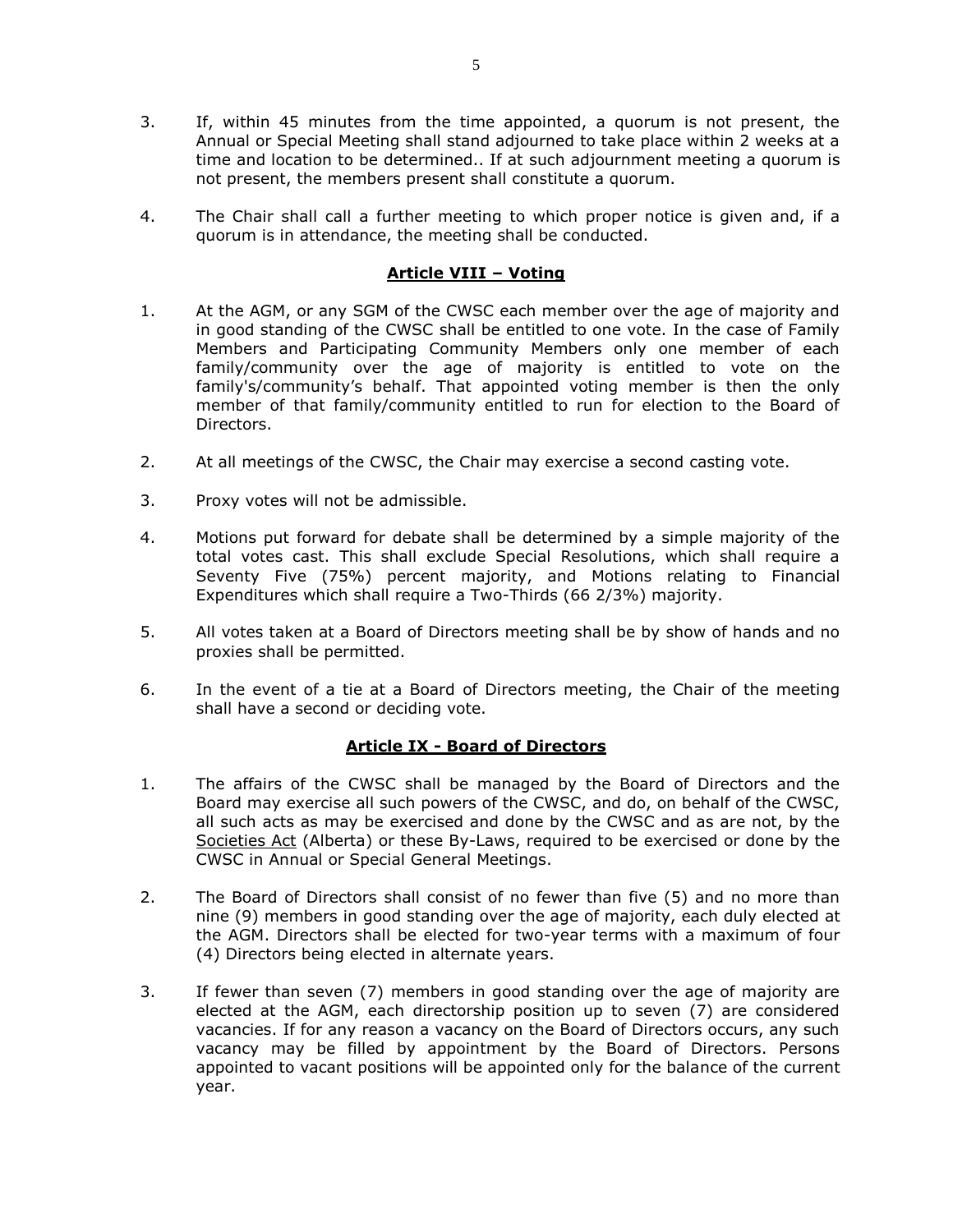- 4. Members of the Board may be eligible for re-election as long as they qualify individually under these By-Laws.
- 5. The Position of Director shall be vacated as follows:
	- (a) Being absent for two (2) consecutive regular meetings of the Board, without good reason (which may be waived by the Board); or
	- (b) If, in the opinion of the Board, as evidenced by a two thirds (2/3) majority vote with 75% of Board Members present at a regular meeting of the Board, the Director is deemed to have acted in a manner detrimental to the purposes of the CWSC, or to have violated any part of Article IV after an investigation has been made in accordance with Article IV.
- 6. A director may resign from office upon giving notice in writing to the Secretary or the Chair, and such resignation shall take effect upon acceptance by the Board of Directors.
- 7. No Director shall receive compensation for his or her services as a Board director, but he or she shall be entitled to be paid any out-of pocket expenses incurred by him in the course of discharging any duty for the CWSC.
- 8. Upon a majority vote of the Board, any Director or Officer may be removed from office for any cause the Society deems reasonable.

### **Article X - Executive Director and Executive Council**

- 1. The Board of Directors may elect the Executive Council (other than the Immediate Past President) at the first meeting of the Board of Directors held after the AGM and appoint other committees as deemed necessary, from any members in good standing over the age of majority provided that the Chair and two other members shall be elected from the Board Members.
- 2. The Executive Council may also consist of the Chair, Vice Chair, Secretary, Treasurer, Registrar, and Immediate Past President.
- 3. The Executive Director shall conduct the business of the CWSC between meetings of the Board and shall report to the Board.
- 4. The Executive Council may recommend the establishment of ad-hoc committees and determine the terms of reference thereof. Such committees must include a Board Member as member or chairperson.
- 5. Meetings of the Executive Council shall convene on the call of the Executive Director, the Chair or of any two (2) members of the Executive Council.
- 6. Notice of Executive Council meetings shall be given at least twenty-four (24) hours prior to the proposed date of the meeting by the Chair or Executive Director; provided, however, that in the event that the Executive Council establishes a regular date or dates or day or days in each calendar month and a regular place and time, no notices shall thereafter be required. Valid notices of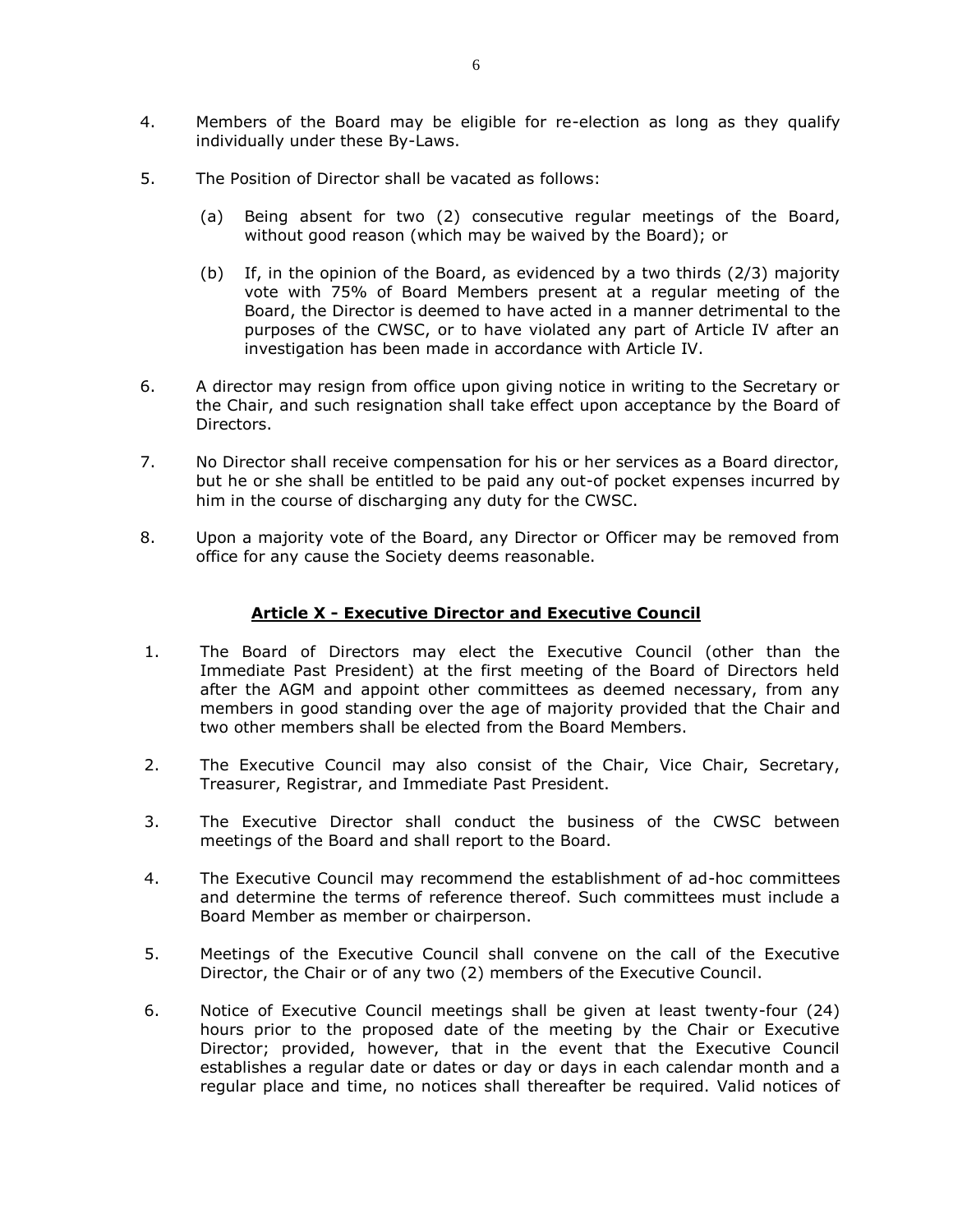all notices of meetings or cancellations may be delivered by telephone, email, or fax.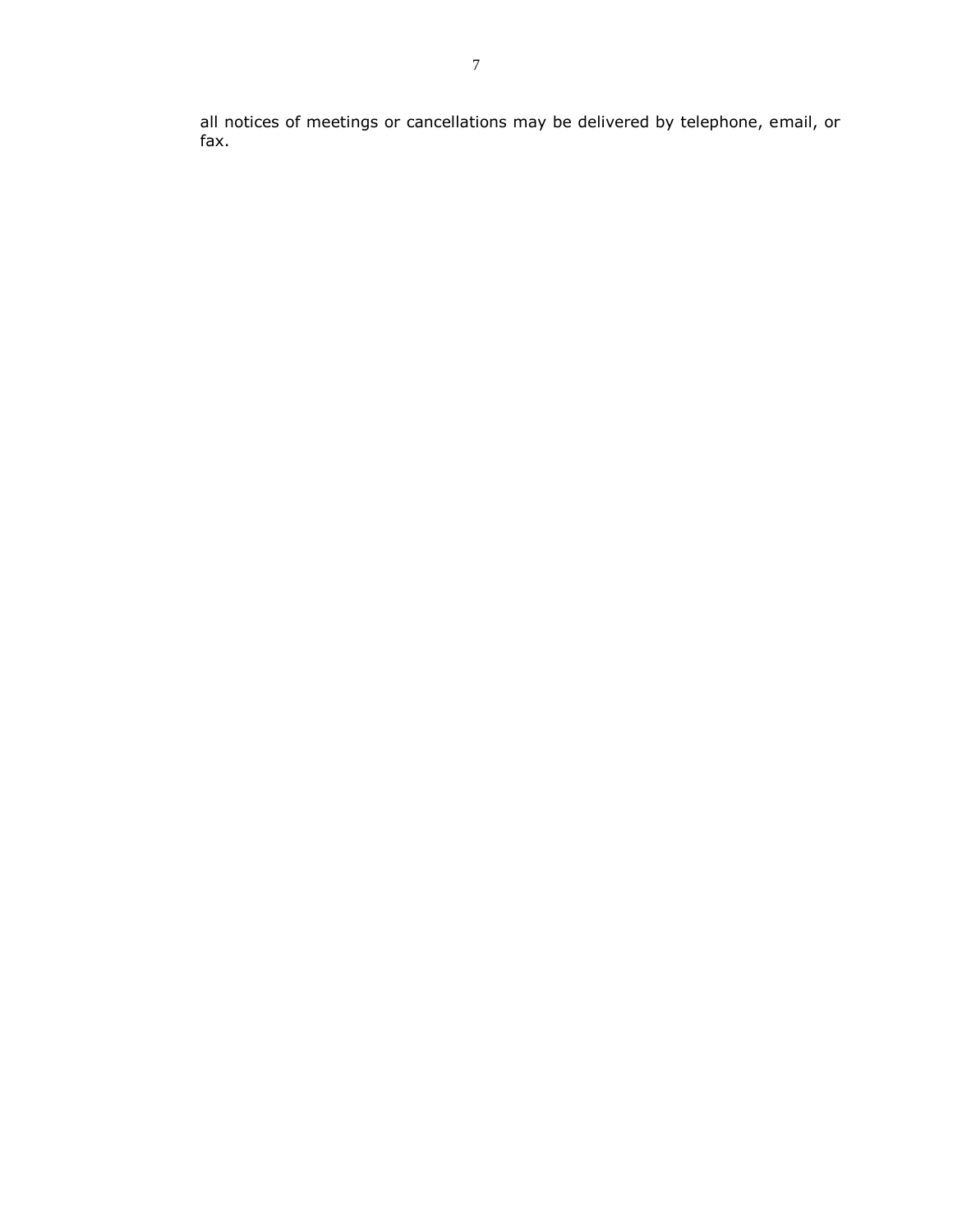### **Article XI - Other Committees and Positions**

1. The Board of Directors may appoint an Executive Director, officers and standing or ad-hoc committees (and their chairpersons) as deemed necessary.

## **Article XII - Election of the Board of Directors and Appointments**

- 1. Any member in good standing of the CWSC over the age of majority who indicates a sincere interest in the aims and objectives of the CWSC and who is duly nominated, and whose nomination does not result in a conflict of interest position for the candidate, may be elected to the CWSC's Board of Directors Members who are suspended or who have been expelled from the CWSC are not eligible to be elected.
- 2. Members who wish to be elected to the Board of Directors must have actively contributed at the club level in an operations or governance capacity and have their nomination endorsed by two (2) Board Members. The nomination must be submitted to the Board of Directors not less than 21 days before the AGM.
- 3. Nominated members must submit their objectives/goals for seeking election. Such statements of intent will accompany the nominations and will be included in the Notice of the AGM sent out to the membership.
- 4. A maximum of four (4) members for the Board of Directors will be elected annually to serve a two-year term from amongst the eligible voters at the AGM.
- 5. Each candidate will be voted in individually. Candidates for the Board of Directors must be elected. If more than four (4) candidates run for Board positions, those four (4) with the most votes shall be deemed to be elected.
- 6. Within one month following the AGM the Chair shall call a Board Meeting for the purpose of familiarizing new Board Members of the CWSC with rules, procedures, and By-Laws.

# **Article XIII - Duties of Officers**

- 1. The Officers of the CWSC shall perform the special duties hereinafter mentioned, notwithstanding any other duties, which may or may not be contained in the CWSC By-Laws:
- 2. The Chair: shall preside at all meetings of the CWSC at which he/she is present. He/she may move and second any proposals or amendments thereto, and may vote and exercise a second casting vote. He/she shall ensure that other Officers perform their respective duties, and shall ensure that all By-Laws are enforced. He/she may take part in debate whilst in the Chair, except in the case of debate of rule of order and at regular meetings of the Society.
- 3. The Vice-Chair: shall perform the duties of the Chair in the event of his/her absence or resignation, in addition to other duties and appointments. In the event of the Chairmanship falling vacant during the year, the Vice-Chair shall assume that Office until the next AGM.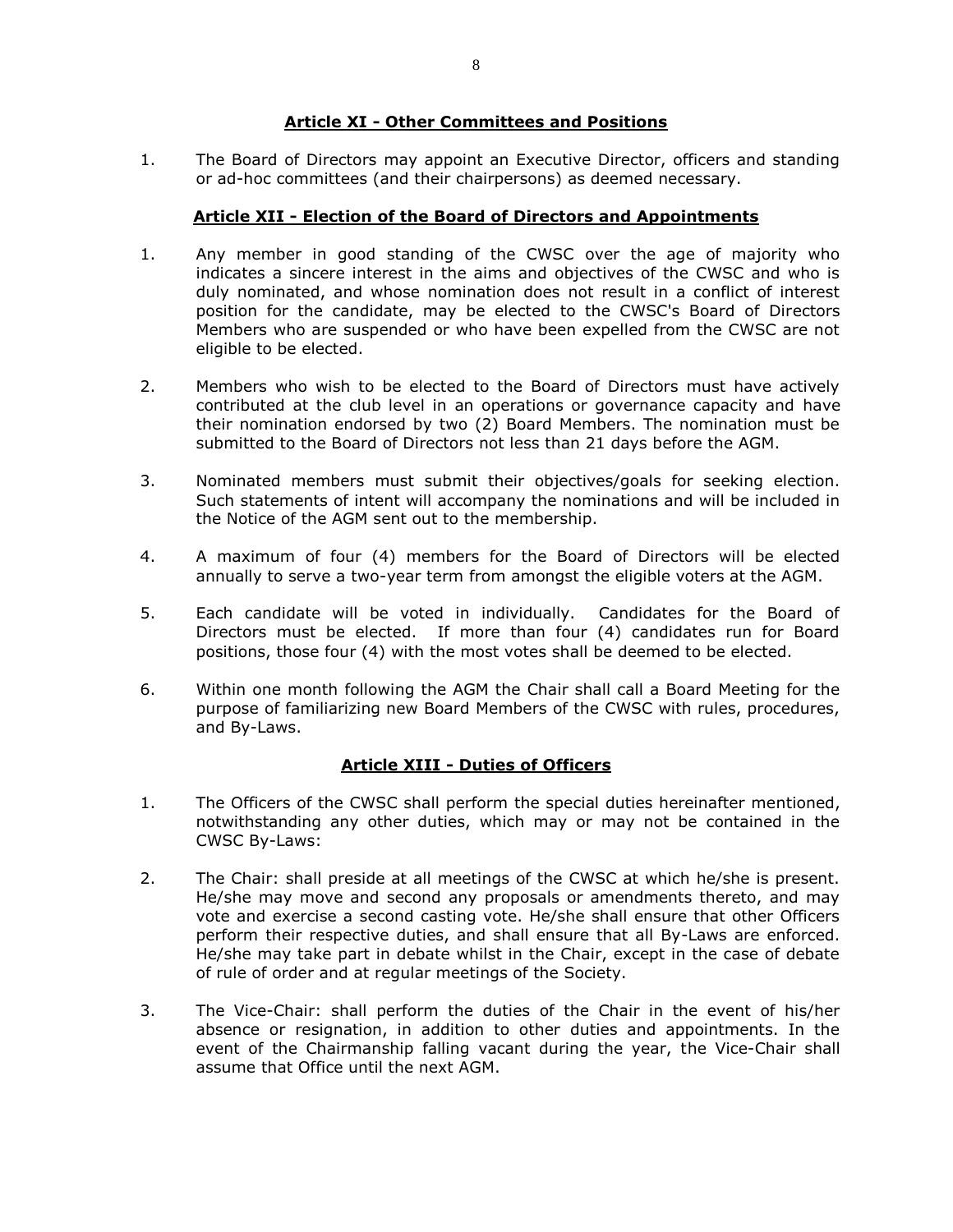- 4. The Secretary: shall keep an accurate record of the minutes of all meetings of the CWSC, the Board of Directors and in that capacity shall be clerk thereof. The Secretary shall maintain accurate records of members and their addresses, be responsible for the transmission of all notices and correspondence on behalf of the CWSC including producing all papers, books and records within his/her area of responsibility as requested by the Board. The Secretary will have charge of the seal of the CWSC, which seal whenever used, shall be authenticated by two (2) signatures; first by the Secretary and the Chair and in the absence of one, any other member of the Board may sign.
- 5. The Treasurer: shall be responsible for oversight of preparation of the financial statements for the AGM of the CWSC. Quarterly financial reports shall be prepared for the Board of Directors.. The Treasurer shall recommend a fiscal year to be set by the Board. The Treasurer should possess suitable qualifications in the field of finance or accounting.
- 6. Duties of the Directors: shall be determined at the first meeting of the Board following the AGM.
- 7. Action Without Meeting: Any action required or permitted to be taken by the Board,may be taken without a meeting, if all members of the Board, as the case may be, individually and collectively consent in writing to such action. Such consent may be delivered in counterpart by fax or e-mail. Such written consent or consents shall be kept on file with the Secretary. Such action by written consent shall have the same force and effect as the unanimous vote of such Board or committee.
- 8. No Officer shall receive remuneration for his or her services but he or she shall be entitled to be paid any out-of pocket expenses incurred by him in the course of discharging any duty for the CWSC.

### **Article XIV - Finance**

- 1. All funds of the CWSC shall be deposited in a Canadian financial institution authorized by the Board of Directors, to an account in the name of CWSC. Withdrawals and cheques drawn on behalf of the CWSC shall be signed by any two members duly appointed by the Board of Directors. This may include the Executive Director, Administrator, Bookeeper and other Board Members deemed suitable.
- 2. Upon resolution of the Board, surplus funds of the CWSC may be invested in such manner as the Board of Directors may determine.
- 3. Any unbudgeted expenditures not authorized through budget resolution approval must have Board of Directors approval.

# **Article XV - Accountants**

1. The books, accounts and records of the CWSC shall be audited at least once each year, as at September 30, by a duly qualified accountant or by two members of the society elected for that purpose at the AGM. A complete and proper statement of the standing of the books for the previous year shall be submitted by such auditor at the AGM of the CWSC.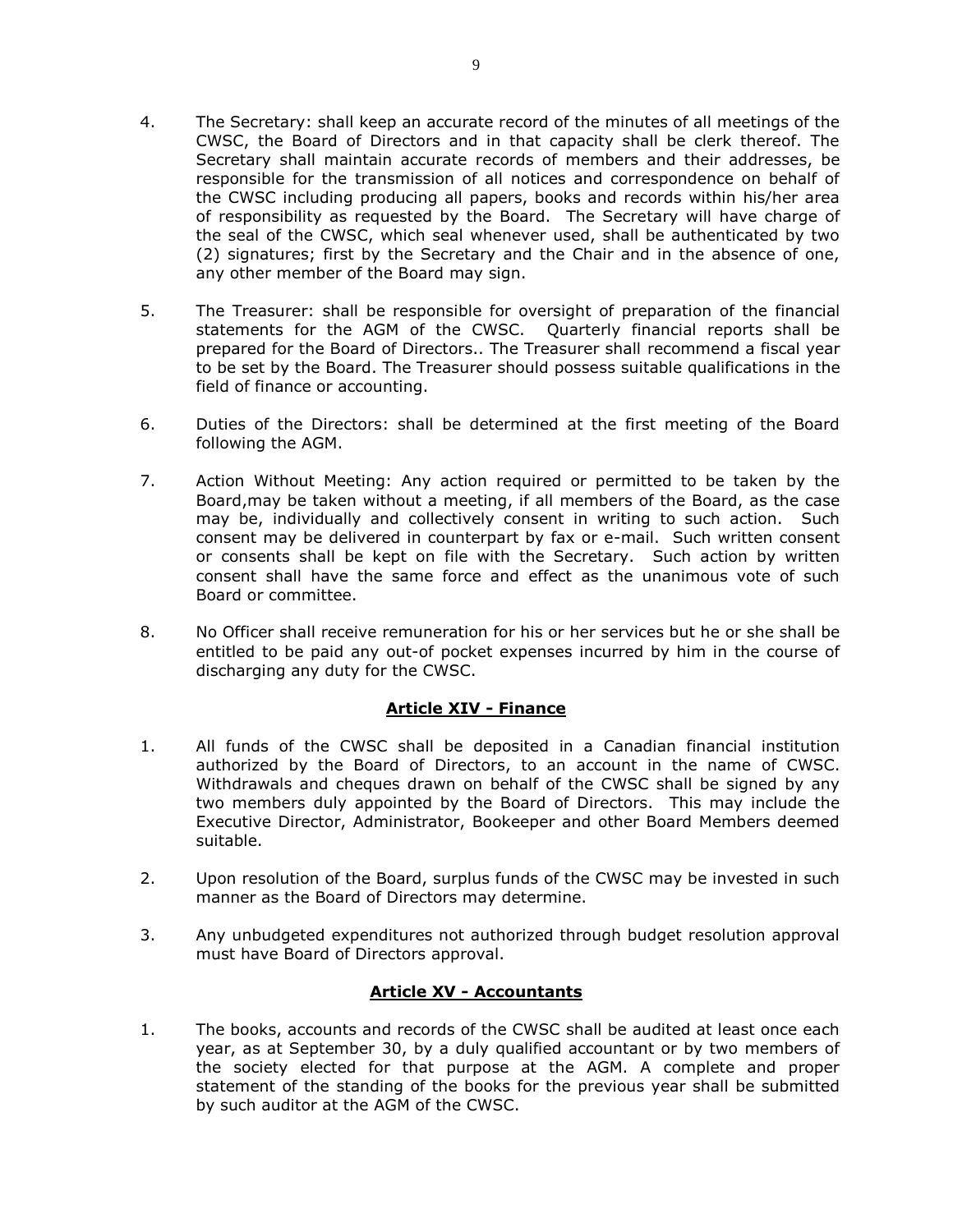2. The Books of the CWSC may be inspected by any member of the CWSC at any time, upon giving reasonable notice and arranging a time satisfactory to the Treasurer having charge of same. Each member of the Board of Directors shall have access to such books and records.

# **Article XVI - Bylaw Amendments**

- 1. Future changes may be made only by a special resolution of the members as defined in Section 1(d) of the Societies Act (Alberta).
- 2. No proposed amendments to the By-Laws shall be made or accepted unless written notice signed by two (2) Directors has been received by the Secretary of the CWSC.
- 3. Such notice and the proposed amendments must reach the Secretary Thirty (30) days prior to the General Meeting, and shall be circulated to all members Twenty-One (21) days prior to the General Meeting.
- 4. Proposed amendments shall be placed on the AGM or SGM agenda.
- 5. Any proposal for amendments to the By-Laws at the AGM or SGM not carried by a 75% vote of the members present shall not be reintroduced for two (2) years, unless the Board of Directors deem its reintroduction advisable and necessary.

## **Article XVII - Indemnity**

- 1. Directors or any employee of the CWSC shall be indemnified by the CWSC against all costs, losses and expenses incurred in or about the discharge of their duties.
- 2. Volunteers may not be offered commissions or monetary incentives, but shall be reimbursed for reasonable expenses incurred in their normal duties.

### **Article XVIII- Monies Owing**

1. Penalties for late payments, or non-payment, of monies shall be established by the Board.

### **Article XIX - Borrowing Powers**

1. For the purpose of carrying out its objects, CWSC may borrow or raise or secure the payment of money in such manner as it thinks fit, and in particular by the issue of debentures, but this power shall be exercised only under the authority of the CWSC, and in no case shall debentures be issued without the sanction of a special resolution of the Society.

# **Article XX - Interpretations Motions**

- 1. Interpretations of these By-Laws as well as questions in dispute shall be referred to the Board of Directors.
- 2. The singular shall include the plural and vice-versa. Masculine shall include the Feminine and vice versa.